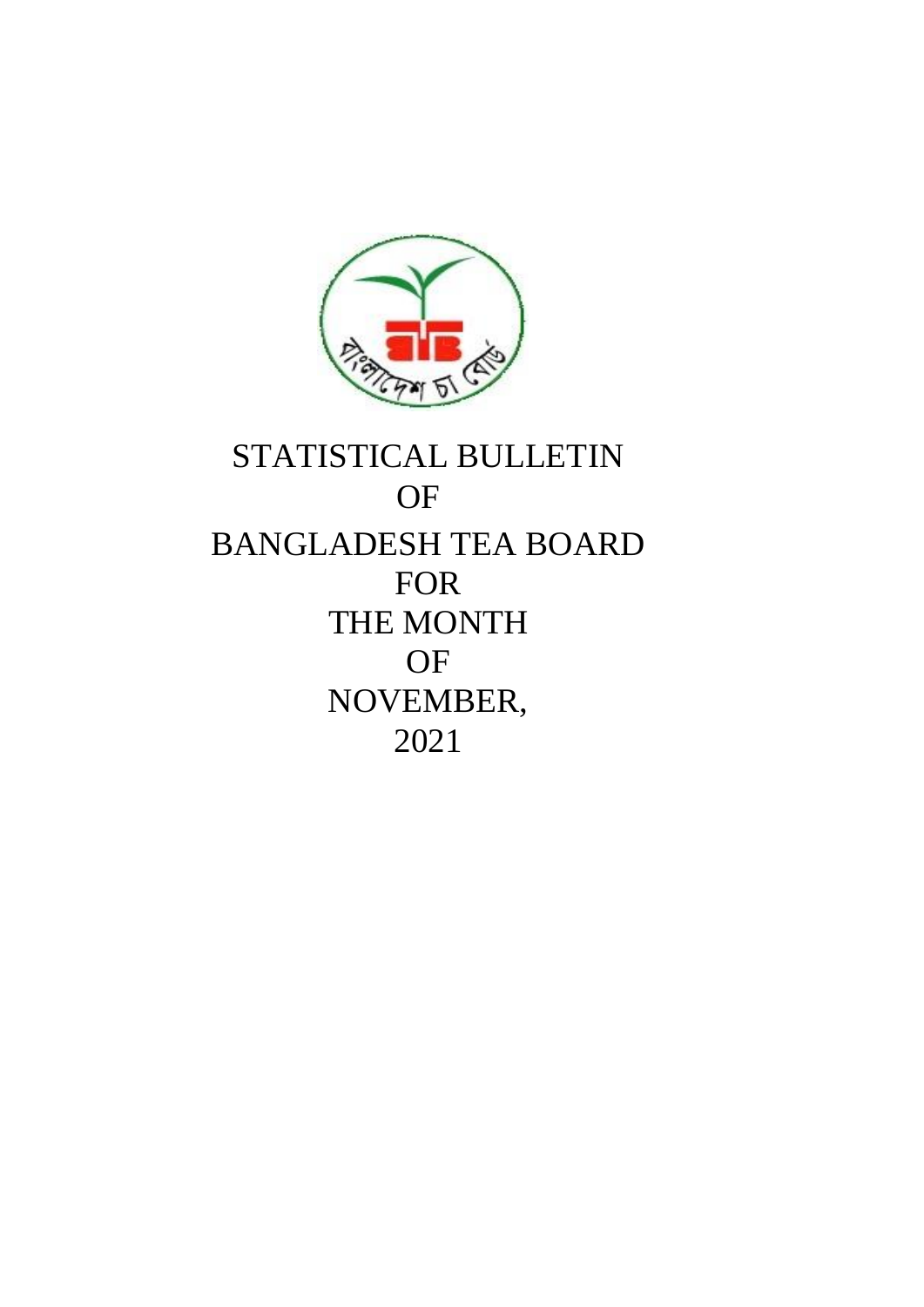#### **MONTHLY STATISTICAL BULLETIN FOR THE MONTH OF NOVEMBER , 2021**

## **TEA PRODUCTION, SALE, MARKET PRICE AND EXPORT**

(Quantity :'000'Kg) (Value : '000'Tk) (Av.Price : Tk. /Kg)

**ANNUAL PRODUCTION**

| 11111011 <b>11</b> 11010011011 |       |       |       |
|--------------------------------|-------|-------|-------|
| YEAR                           | 2021  | 2020  | 2019  |
| PRODUCTION TARGET              | 77780 | 75940 | 74140 |
| ACHIEVEMENT*                   | 89574 | 86394 | 96069 |

\*Figure upto November, 2021

#### **MONTH-WISE PRODUCTION**

|           | <b>Production 2021</b>    |                            |                           | <b>Production 2020</b> | <b>Production 2019</b> |                    |  |  |
|-----------|---------------------------|----------------------------|---------------------------|------------------------|------------------------|--------------------|--|--|
| Month     | During<br>the<br>$month*$ | $Up$ to<br>the<br>$month*$ | During<br>the<br>$month*$ | Up to the<br>$month*$  | During the<br>month    | Up to the<br>month |  |  |
| January   | 286                       | 286                        | 175                       | 175                    | 495                    | 495                |  |  |
| February  | 19                        | 305                        | 26                        | 201                    | 114                    | 609                |  |  |
| March     | 1681                      | 1986                       | 1,625                     | 1,826                  | 1917                   | 2,526              |  |  |
| April     | 3932                      | 5918                       | 2,365                     | 4,191                  | 6110                   | 8,636              |  |  |
| May       | 6151                      | 12069                      | 8,655                     | 12,846                 | 7,645                  | 16,281             |  |  |
| June      | 13354                     | 25423                      | 8,963                     | 21,809                 | 11,667                 | 27,948             |  |  |
| July      | 12338                     | 37761                      | 12,178                    | 33,987                 | 11,104                 | 39,052             |  |  |
| August    | 14387                     | 52148                      | 11,321                    | 45,308                 | 13,505                 | 52,557             |  |  |
| September | 12607                     | 64755                      | 12,144                    | 57,452                 | 13,382                 | 65,939             |  |  |
| October   | 14578                     | 79333                      | 11,486                    | 68,938                 | 13,407                 | 79,346             |  |  |
| November* | 10241                     | 89574                      | 10,495                    | 79,433                 | 10,300                 | 89,646             |  |  |
| December  |                           |                            | 6,961                     | 86,394                 | 6,423                  | 96,069             |  |  |

\* figure November-2021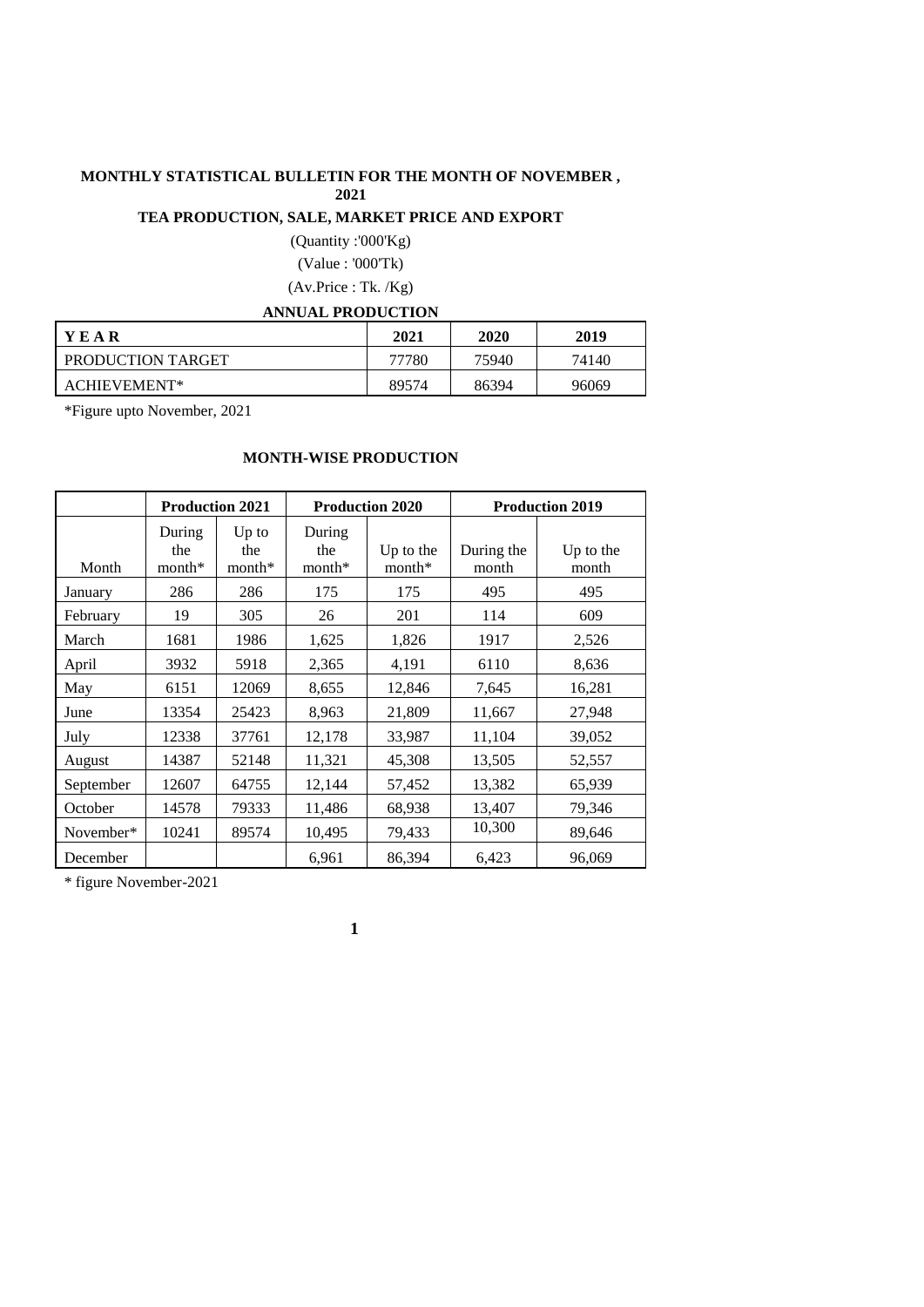#### **CHITTAGONG AUCTION (AUCTION SEASON) SALE**

#### **STATEMENT OF CST & OST**

( Quantity : '000' Kg)

( Value : '000' TK)

(Av. Price : Tk/Kg)

|             |          |              |                      |              | OLD & CURRENT SEASON TEA |              | OLD & CURRENT SEASON TEA |           |     |                           |       |           |
|-------------|----------|--------------|----------------------|--------------|--------------------------|--------------|--------------------------|-----------|-----|---------------------------|-------|-----------|
|             |          |              | (For November, 2021) |              |                          |              |                          |           |     | (Up to November, $2021$ ) |       |           |
| Year        |          | <b>CST</b>   |                      | <b>OST</b>   |                          | Total        | <b>CST</b><br><b>OST</b> |           |     | Total                     |       |           |
|             | Qty      | Av.<br>Price | Qty                  | Av.<br>Price | Qty                      | Av.<br>Price | Qty                      | Av. Price | Qty | Av.<br>Price              | Qty   | Av. Price |
|             | $\gamma$ | 3            | 4                    | 5            | 6                        | 7            | 8                        | 9         | 10  | 11                        | 12    | 13        |
| 2021-22     | 11712    | 195          |                      | 125          | 11713                    | 195          | 60303                    | 199       | 248 | 160                       | 60551 | 199       |
| $2020 - 21$ | 11957    | 186          | 26                   | 140          | 11983                    | 186          | 53467                    | 187       | 431 | 113                       | 53898 | 186       |
| $2019 - 20$ | 8715     | 174          | 5                    | 87           | 8720                     | 174          | 58195                    | 194       | 333 | 78                        | 58528 | 193       |

NOTE : CST represents current season tea & OST represents old season tea.

#### **EXPORT & INTERNAL ACCOUNT**

|             |       |                         |                   |              | During the month November, 2021 |         | Up to the month November, 2021 |          |                   |       |       |          |
|-------------|-------|-------------------------|-------------------|--------------|---------------------------------|---------|--------------------------------|----------|-------------------|-------|-------|----------|
| Year        |       | <b>Internal Account</b> | Export<br>Account |              | Total                           |         | Internal Account               |          | Export<br>Account |       | Total |          |
|             | Qty.  | Value                   | Qty.              | Value        | Qty.                            | Value   | Qty.                           | Value    | Qty.              | Value | Qty.  | Value    |
|             | 2     | 3                       | 4                 | 5            | 6                               | 7       | 8                              | 9        | 10                | 11    | 12    | 13       |
| 2021-22     | 11711 | 2284155                 | 2                 | 538          | 11713                           | 2284693 | 60527                          | 12065502 | 24                | 4875  | 60551 | 12070377 |
| $2020 - 21$ | 11957 | 2228444                 | 26                | 5096         | 11983                           | 2233540 | 53786                          | 10027408 | 112               | 21838 | 53898 | 10049246 |
| $2019 - 20$ | 8720  | 1513880                 | $\mathbf{0}$      | $\mathbf{0}$ | 8720                            | 1513880 | 58514                          | 10828526 | 14                | 3004  | 58528 | 10831530 |

#### **EXPORT BY MODE**

| Mode of Tea<br><b>Export</b>                         | Month        | <b>Export during the</b><br>November,<br>2021 |                         | <b>Cumulative</b><br><b>Export up to</b><br>November, 2021-<br>22 |     | <b>Export during the</b><br>Month November, 2020 | <b>Cumulative</b><br><b>Export up to</b><br>November, 2020-<br>21 |                |  |
|------------------------------------------------------|--------------|-----------------------------------------------|-------------------------|-------------------------------------------------------------------|-----|--------------------------------------------------|-------------------------------------------------------------------|----------------|--|
|                                                      | Qty          | Value (FOB)                                   |                         | Value<br>(FOB)                                                    | Qty | Value (FOB)                                      | Qty                                                               | Value<br>(FOB) |  |
| 1                                                    | $\mathbf{2}$ | 3                                             | $\overline{\mathbf{4}}$ | 5                                                                 | 6   | 7                                                |                                                                   | 9              |  |
| Export from<br>Chittagong<br><b>Auction Purchase</b> | 100          | 17567                                         | 203                     | 39940                                                             | 182 | 37245                                            | 628                                                               | 112751         |  |
| Export under<br>direct Negotiation                   | 19           | 9497                                          | 74                      | 32791                                                             | 121 | 11298                                            | 199                                                               | 32758          |  |
| Others                                               | $\Omega$     | $\theta$                                      | $\Omega$<br>$\Omega$    |                                                                   |     | $\Omega$                                         | $\Omega$                                                          |                |  |
| TOTAL                                                | 119          | 27064<br>277<br>303<br>48543<br>72731         |                         |                                                                   | 827 | 145509                                           |                                                                   |                |  |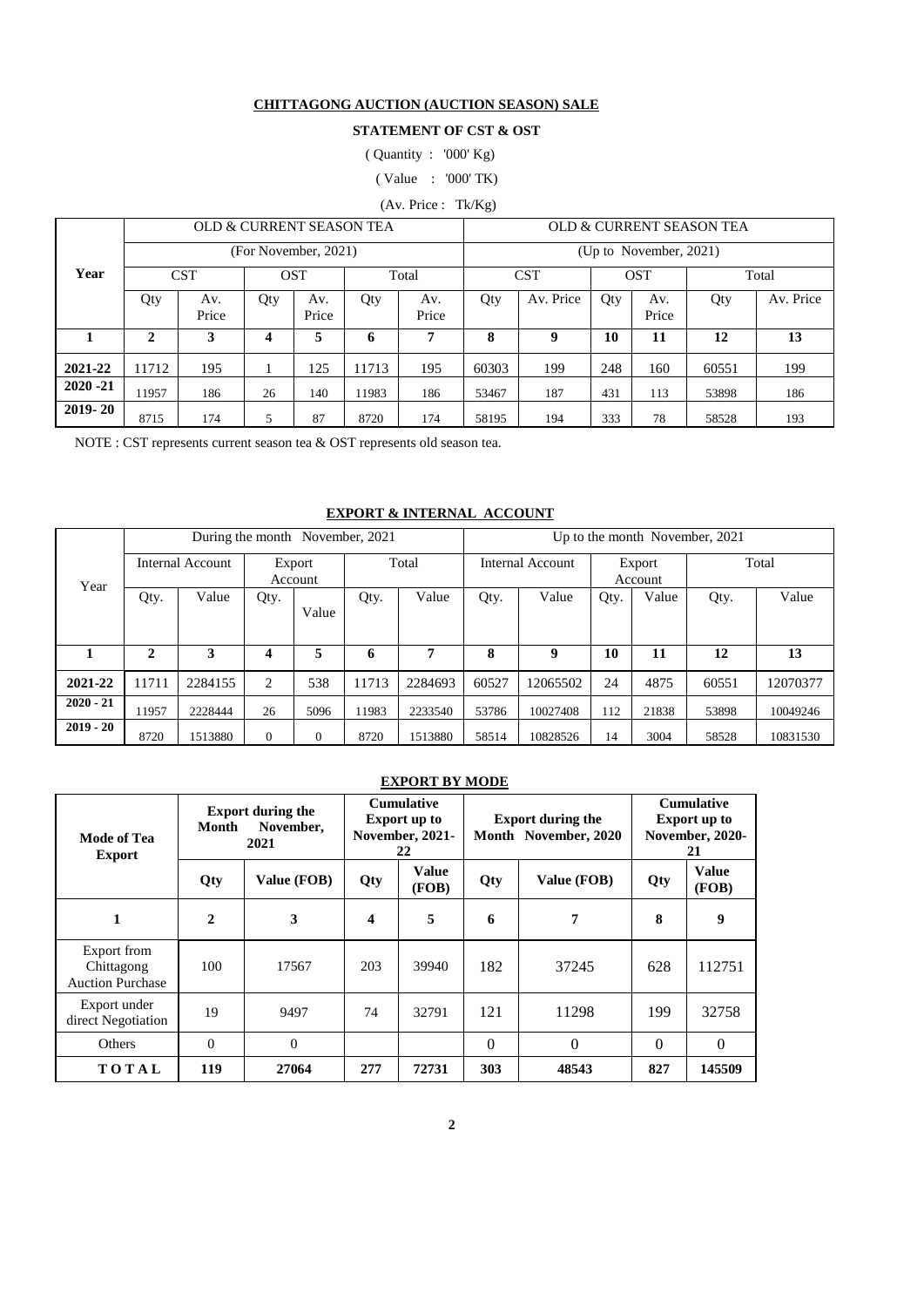|                        | (Quantity: '000' Kg)<br>During the month November' 2021<br>Import up to November' 2021 |                         |                         |                              |             |                       |                         |                         |                              |              |  |
|------------------------|----------------------------------------------------------------------------------------|-------------------------|-------------------------|------------------------------|-------------|-----------------------|-------------------------|-------------------------|------------------------------|--------------|--|
|                        |                                                                                        |                         |                         |                              |             |                       |                         |                         |                              |              |  |
| Name of<br>the Country | Green<br>Tea<br>(Qty)                                                                  | Instant<br>Tea<br>(Qty) | Primium<br>Tea<br>(Qty) | <b>Black</b><br>Tea<br>(Qty) | Total       | Green<br>Tea<br>(Qty) | Instant<br>Tea<br>(Qty) | Primium<br>Tea<br>(Qty) | <b>Black</b><br>Tea<br>(Qty) | Total        |  |
|                        | $\mathbf{1}$                                                                           | $\overline{2}$          | $\mathfrak{Z}$          | $\overline{4}$               | $1+2+3+4=5$ | 6                     | $\boldsymbol{7}$        | $\,8\,$                 | 9                            | $6+7+8+9=10$ |  |
| Afghanistan            |                                                                                        |                         |                         |                              |             |                       |                         |                         |                              |              |  |
| Bahrain                |                                                                                        |                         |                         |                              |             |                       |                         |                         |                              |              |  |
| China                  |                                                                                        |                         |                         |                              |             | 35                    |                         |                         |                              | 35           |  |
| Digibouti              |                                                                                        |                         |                         |                              |             |                       |                         |                         |                              |              |  |
| France                 |                                                                                        |                         |                         |                              |             |                       |                         |                         |                              |              |  |
| Germany                |                                                                                        |                         |                         |                              |             |                       |                         |                         |                              |              |  |
| Ghana                  |                                                                                        |                         |                         |                              |             |                       |                         |                         |                              |              |  |
| Greece                 |                                                                                        |                         |                         |                              |             |                       |                         |                         |                              |              |  |
| India                  |                                                                                        |                         |                         |                              |             |                       |                         |                         |                              |              |  |
| Iran                   |                                                                                        |                         |                         |                              |             |                       |                         |                         |                              |              |  |
| Japan                  |                                                                                        |                         |                         |                              |             |                       |                         |                         |                              |              |  |
| Kazakhstan             |                                                                                        |                         |                         |                              |             |                       |                         |                         |                              |              |  |
| Kenya                  |                                                                                        |                         |                         |                              |             |                       |                         |                         | 590                          | 590          |  |
| K.S.A.                 |                                                                                        |                         |                         |                              |             |                       |                         |                         |                              |              |  |
| Kuwait                 |                                                                                        |                         |                         |                              |             |                       |                         |                         |                              |              |  |
| Mauritus               |                                                                                        |                         |                         |                              |             |                       |                         |                         |                              |              |  |
| Oman                   |                                                                                        |                         |                         |                              |             |                       |                         |                         |                              |              |  |
| Pakistan               |                                                                                        |                         |                         |                              |             |                       |                         |                         |                              |              |  |
| Poland                 |                                                                                        |                         |                         |                              |             |                       |                         |                         |                              |              |  |
| Qatar                  |                                                                                        |                         |                         |                              |             |                       |                         |                         |                              |              |  |
| Russia                 |                                                                                        |                         |                         |                              |             |                       |                         |                         |                              |              |  |
| Thailand               |                                                                                        |                         |                         |                              |             |                       |                         |                         |                              |              |  |
| Turkey                 |                                                                                        |                         |                         |                              |             |                       |                         |                         |                              |              |  |
| U.A.E.                 |                                                                                        |                         |                         |                              |             |                       |                         |                         |                              |              |  |
| U.K.                   |                                                                                        |                         |                         |                              |             |                       |                         |                         |                              |              |  |
| Ukraine                |                                                                                        |                         |                         |                              |             |                       |                         |                         |                              |              |  |
| <b>USA</b>             |                                                                                        |                         |                         |                              |             |                       |                         |                         |                              |              |  |
| Malawi                 |                                                                                        |                         |                         |                              |             |                       |                         |                         |                              |              |  |
| Others                 |                                                                                        |                         |                         |                              |             |                       |                         |                         |                              |              |  |
| <b>Total</b>           |                                                                                        |                         |                         |                              |             | 35                    |                         |                         | 590                          | 625          |  |

#### **COUNTRY-WISE IMPORT UPTO NOVEMBER, 2021**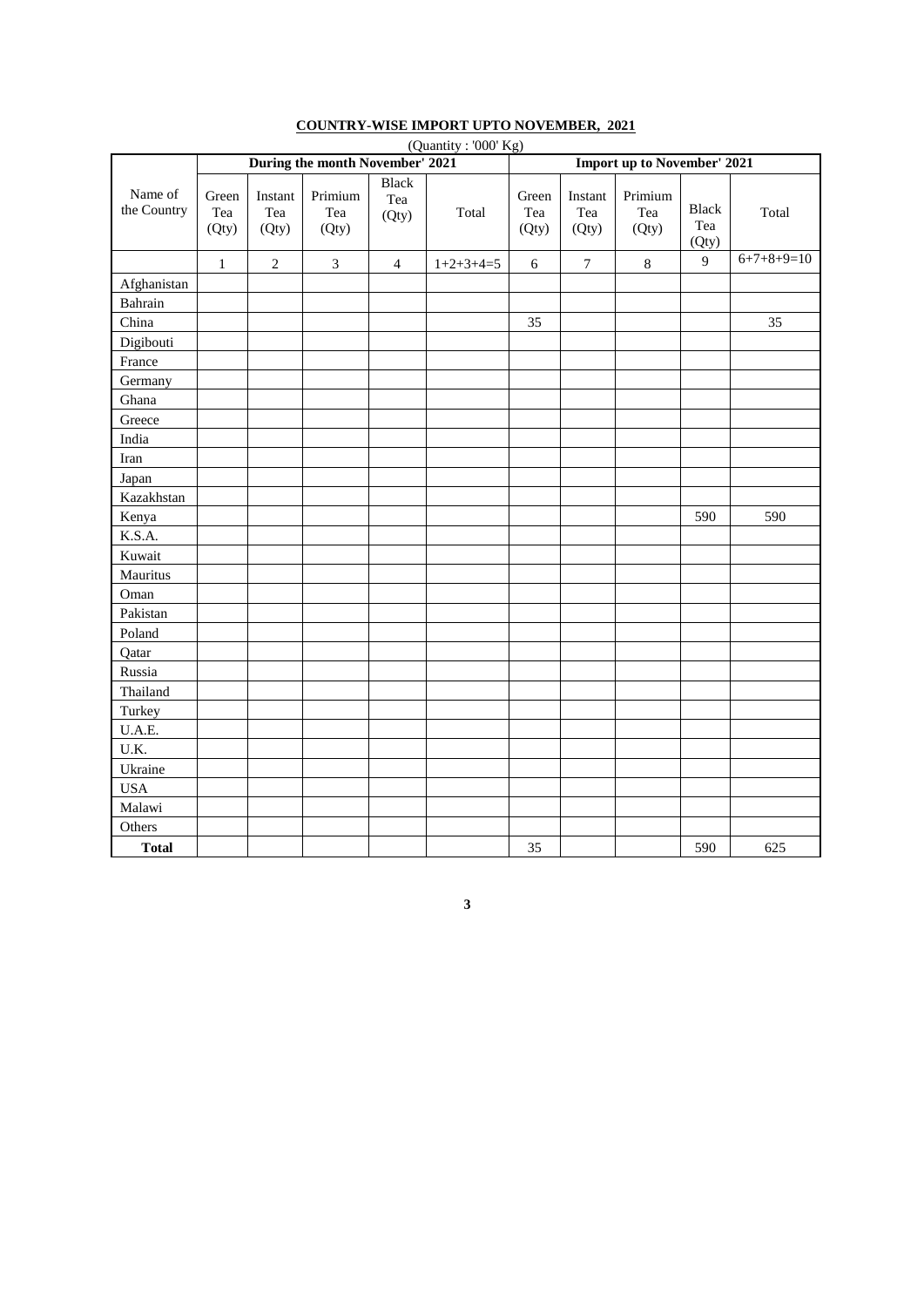#### **EX-GARDEN SALE**

#### **LOOSE TEA**

#### (Quantity :'000'Kg)

(Value : '000'Tk)

## (Av.Price : Tk. /Kg)

|                 | Loose tea |                     |      |           |           |           |  |  |  |  |  |  |
|-----------------|-----------|---------------------|------|-----------|-----------|-----------|--|--|--|--|--|--|
| <b>Month</b>    |           | 2021-2022           |      | 2020-2021 | 2019-2020 |           |  |  |  |  |  |  |
|                 | Qty       | Av.<br><b>Price</b> | Qty  | Av. Price | Qty       | Av. Price |  |  |  |  |  |  |
| July, 21        | 462       | 251.07              | 125  | 186.17    | 50        | 144.60    |  |  |  |  |  |  |
| August, 21      | 224       | 219.43              | 149  | 177.77    | 83        | 195.00    |  |  |  |  |  |  |
| September, 21   | 246       | 241.38              | 219  | 186.16    | 118       | 190       |  |  |  |  |  |  |
| October, 21     | 340       | 213.59              | 203  | 178.52    | 193       | 183       |  |  |  |  |  |  |
| November,<br>21 | 343       | 217.17              | 218  | 178.09    | 133       | 169       |  |  |  |  |  |  |
| December,<br>21 |           |                     | 223  | 175.25    | 97        | 182       |  |  |  |  |  |  |
| January, 22     |           |                     | 173  | 182.27    | 105       | 183.77    |  |  |  |  |  |  |
| February, 22    |           |                     | 156  | 184.75    | 60        | 178.41    |  |  |  |  |  |  |
| March, 22       |           |                     | 149  | 198.67    | 44        | 184.96    |  |  |  |  |  |  |
| April, 22       |           |                     | 103  | 212.08    | 150       | 180.11    |  |  |  |  |  |  |
| May, 22         |           |                     | 229  | 205.03    | 83        | 179.09    |  |  |  |  |  |  |
| June, $22$      |           |                     | 340  | 220.39    | 137       | 172.06    |  |  |  |  |  |  |
| <b>Total</b>    | 1615      | 230.12              | 2287 | 191.67    | 1253      | 179.44    |  |  |  |  |  |  |

#### **VALUE ADDED (PACKET) TEA**

|              |                          |                              |                          | Value Added (Packet) Tea |                              |                          |
|--------------|--------------------------|------------------------------|--------------------------|--------------------------|------------------------------|--------------------------|
| <b>Month</b> |                          | 2020-2021                    |                          | 2019-2020                |                              | 2018-2019                |
|              | Qty                      | Av. .Price                   | Qty                      | Av. Price                | Qty                          | Av. Price                |
| July         | $\overline{\phantom{0}}$ | $\overline{\phantom{a}}$     | $\overline{\phantom{a}}$ | $\overline{\phantom{a}}$ | $\overline{\phantom{a}}$     | $\overline{\phantom{0}}$ |
| August       | $\qquad \qquad$          | -                            | $\qquad \qquad$          | $\overline{a}$           | $\qquad \qquad \blacksquare$ | $\overline{\phantom{0}}$ |
| September    | $\overline{a}$           | $\overline{\phantom{0}}$     |                          |                          |                              |                          |
| October      | $\overline{\phantom{0}}$ | $\overline{\phantom{a}}$     |                          |                          |                              |                          |
| November     |                          | -                            | $\qquad \qquad$          | $\qquad \qquad$          |                              |                          |
| December     |                          | $\overline{\phantom{0}}$     |                          | $\overline{a}$           |                              |                          |
| January      | $\overline{\phantom{0}}$ | $\overline{\phantom{a}}$     | $\overline{\phantom{a}}$ | $\overline{\phantom{a}}$ | $\overline{\phantom{a}}$     | -                        |
| February     |                          | $\qquad \qquad \blacksquare$ |                          | $\overline{a}$           | -                            | $\overline{\phantom{0}}$ |
| March        | $\qquad \qquad$          | $\overline{\phantom{0}}$     | $\qquad \qquad -$        | $\overline{a}$           | $\overline{a}$               | $\qquad \qquad -$        |
| April        | $\overline{\phantom{a}}$ | $\overline{\phantom{a}}$     |                          |                          |                              |                          |
| May          |                          | -                            |                          |                          |                              |                          |
| June         | $\qquad \qquad -$        | $\overline{\phantom{a}}$     | $\qquad \qquad -$        | $\overline{\phantom{0}}$ | $\qquad \qquad -$            | $\overline{\phantom{0}}$ |
| <b>Total</b> |                          |                              |                          |                          |                              |                          |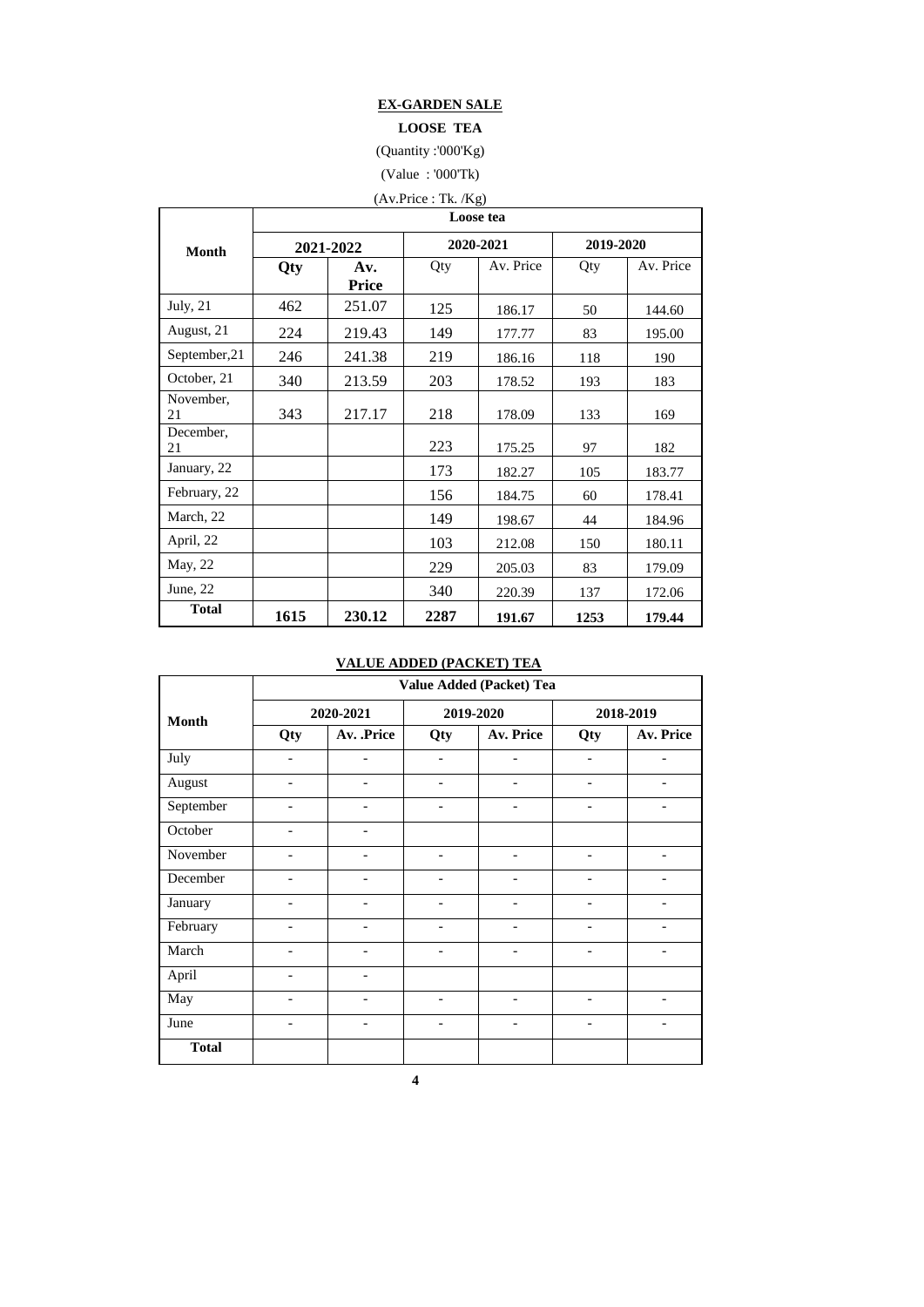#### **EXPORT DURING NOVEMBER' 2021**

#### **COUNTRIES OF DESTINATION**

(Quantity : '000'Kg)

(Value : '000'Tk)

|                        |                | <b>Export during November'2021</b> | (Av. Price: Tk./Kg)     |                        |                  |                        |
|------------------------|----------------|------------------------------------|-------------------------|------------------------|------------------|------------------------|
|                        |                | <b>Loose Tea</b>                   |                         | <b>Packet Tea</b>      |                  | <b>Total</b>           |
| Name of the<br>Country | Qty.<br>(Kg)   | Value<br>(FOB)<br>(Tk)             | Qty.<br>(Kg)            | Value<br>(FOB)<br>(Tk) | Qty.<br>(Kg)     | Value<br>(FOB)<br>(Tk) |
| $\mathbf{1}$           | $\overline{2}$ | 3                                  | $\overline{\mathbf{4}}$ | 5                      | 6                | 7                      |
| Afghanistan            |                |                                    |                         |                        |                  |                        |
| Bahrain                |                |                                    |                         |                        |                  |                        |
| China                  |                |                                    |                         |                        |                  |                        |
| France                 |                |                                    | 3                       | 1109                   | 3                | 1109                   |
| Germany                |                |                                    |                         |                        |                  |                        |
| Ghana                  |                |                                    |                         |                        |                  |                        |
| Greece                 |                |                                    |                         |                        |                  |                        |
| India                  |                |                                    |                         |                        |                  |                        |
| Japan                  |                |                                    |                         |                        |                  |                        |
| Kuwait                 |                |                                    |                         |                        |                  |                        |
| K.S.A                  |                |                                    |                         |                        |                  |                        |
| Malaysia               |                |                                    |                         |                        |                  |                        |
| Mauritus               |                |                                    |                         |                        |                  |                        |
| Oman                   |                |                                    |                         |                        |                  |                        |
| Pakistan               | 10             | 4200                               |                         |                        | 10               | 4200                   |
| Poland                 |                |                                    |                         |                        |                  |                        |
| Qatar                  |                |                                    |                         |                        |                  |                        |
| Solomon<br>Islands     |                |                                    |                         |                        |                  |                        |
| Thailand               |                |                                    |                         |                        |                  |                        |
| Turkey                 |                |                                    |                         |                        |                  |                        |
| U.A.E.                 |                |                                    | 97                      | 16458                  | 97               | 16458                  |
| U.K                    |                |                                    |                         |                        |                  |                        |
| U.S.A.                 |                |                                    | 10                      | 5298                   | 10               | 5298                   |
| <b>TOTAL</b>           | 10             | 4200                               | 109                     | 22865                  | $\overline{119}$ | 27064                  |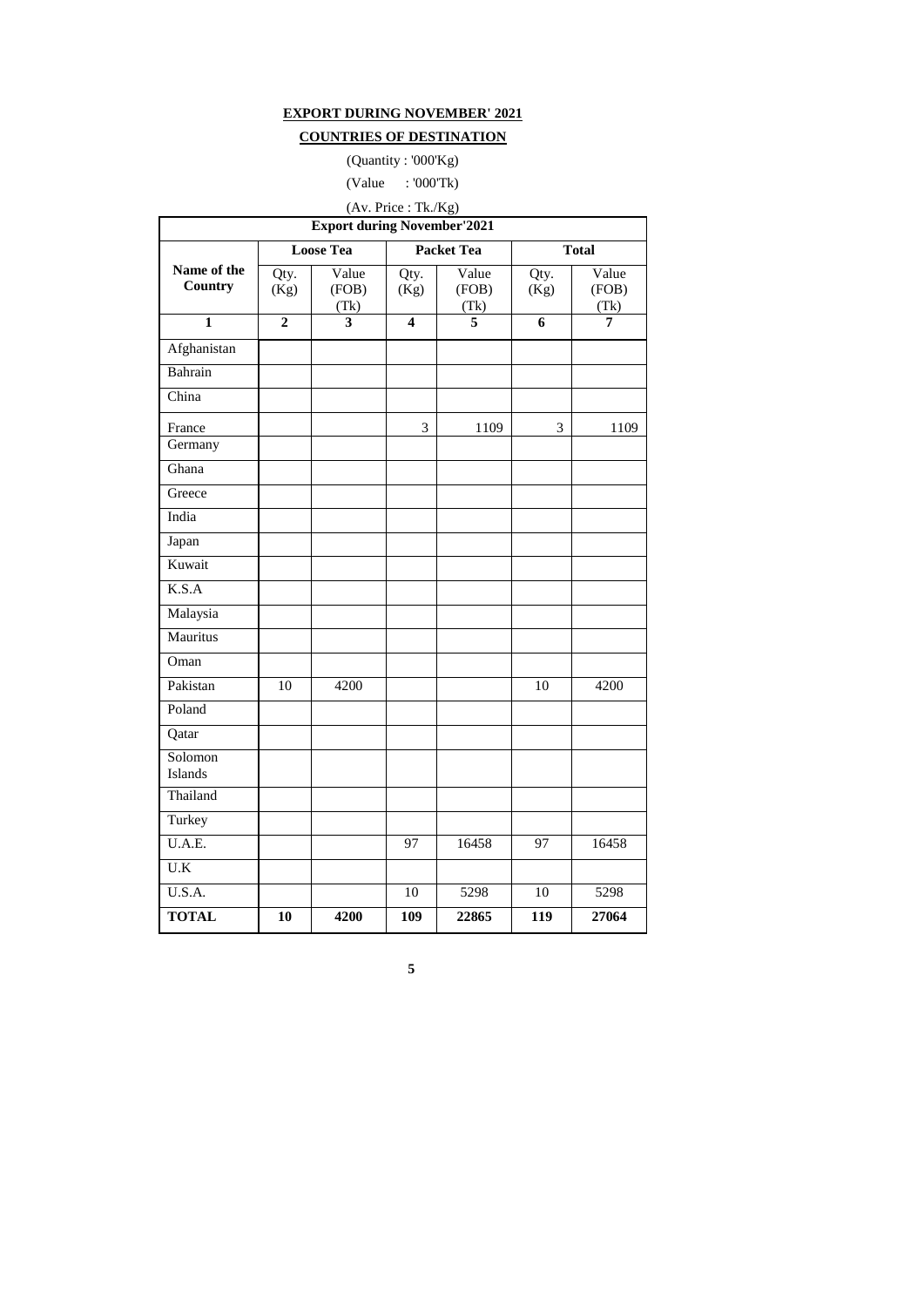## **EXPORT DURING NOVEMBER' 2020 COUNTRIES OF DESTINATION**

(Quantity :'000'Kg)

## (Value : '000'Tk)

# (Av.Price : Tk. /Kg)

| <b>Export during November'20</b> |                |                |                         |                |                |                |  |  |  |  |
|----------------------------------|----------------|----------------|-------------------------|----------------|----------------|----------------|--|--|--|--|
| Name of the                      |                | Loose Tea      |                         | Packet Tea     |                | Total          |  |  |  |  |
| Country                          | Qty.           | Value<br>(FOB) | Qty.                    | Value<br>(FOB) | Qty.           | Value<br>(FOB) |  |  |  |  |
| $\mathbf{1}$                     | $\overline{2}$ | 3              | $\overline{\mathbf{4}}$ | 5              | 6              | 7              |  |  |  |  |
| Afghanistan                      |                |                |                         |                |                |                |  |  |  |  |
| Australia                        |                |                |                         | 108            |                | 108            |  |  |  |  |
| Bahrain                          |                |                | $\mathbf{1}$            | 291            | $\mathbf{1}$   | 291            |  |  |  |  |
| China                            |                |                |                         |                |                |                |  |  |  |  |
| Canada                           |                |                | 2                       | 735            | $\overline{2}$ | 735            |  |  |  |  |
| France                           |                |                |                         |                |                |                |  |  |  |  |
| Germany                          |                |                |                         |                |                |                |  |  |  |  |
| Ghana                            |                |                |                         |                |                |                |  |  |  |  |
| Greece                           |                |                |                         |                |                |                |  |  |  |  |
| Italy                            |                |                | 3                       | 1106           | 3              | 1106           |  |  |  |  |
| India                            |                |                |                         |                |                |                |  |  |  |  |
| Japan                            |                |                |                         |                |                |                |  |  |  |  |
| Kuwait                           |                |                | $\mathbf{1}$            | 465            | $\mathbf{1}$   | 465            |  |  |  |  |
| K.S.A                            |                |                |                         |                |                |                |  |  |  |  |
| Mauritus                         |                |                | $\mathbf{1}$            | 433            | $\mathbf{1}$   | 433            |  |  |  |  |
| Malaysia                         |                |                |                         | 34             |                | 34             |  |  |  |  |
| Oman                             |                |                |                         |                |                |                |  |  |  |  |
| Pakistan                         | 140            | 19521          |                         |                | 140            | 19521          |  |  |  |  |
| Poland                           |                |                |                         |                |                |                |  |  |  |  |
| Qatar                            |                |                |                         |                |                |                |  |  |  |  |
| Thailand                         |                |                |                         |                |                |                |  |  |  |  |
| Turkey                           |                |                |                         |                |                |                |  |  |  |  |
| U.A.E.                           |                |                | 155                     | 25850          | 155            | 25850          |  |  |  |  |
| $\overline{U.K}$                 |                |                |                         |                |                |                |  |  |  |  |
| <b>USA</b>                       |                |                |                         |                |                |                |  |  |  |  |
| Switzerland                      |                |                |                         |                |                |                |  |  |  |  |
| <b>Brunei</b>                    |                |                |                         |                |                |                |  |  |  |  |
| Cyprus                           |                |                |                         |                |                |                |  |  |  |  |
|                                  |                |                |                         |                |                |                |  |  |  |  |
| <b>TOTAL</b>                     | 140            | 19521          | 163                     | 29022          | 303            | 48543          |  |  |  |  |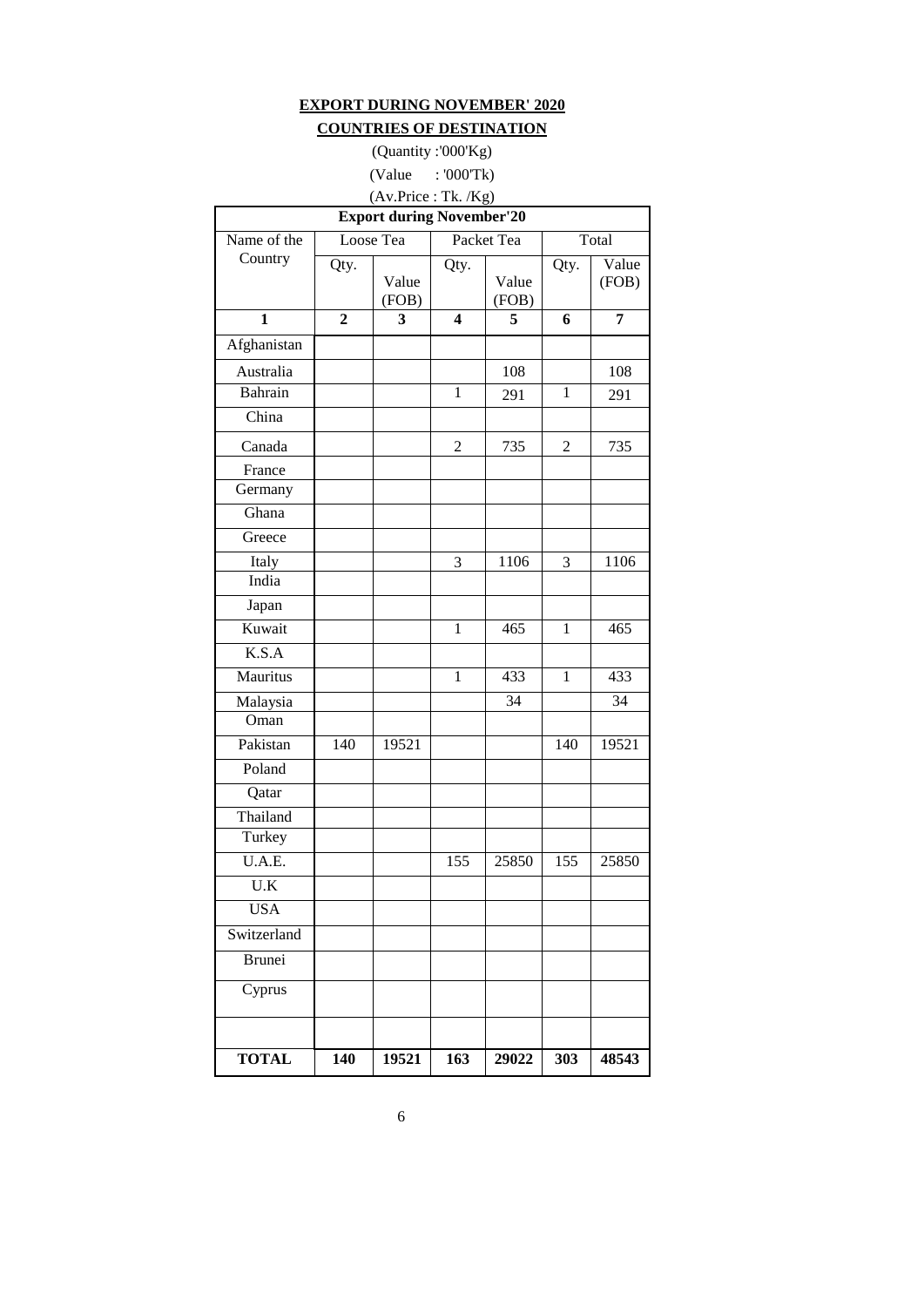#### **COUNTRY-WISE EXPORT UPTO NOVEMBER, 2021 -22 AND 2020-21**

(Quantity : '000' Kg) (Value : '000' Tk)

(Av. Price : Tk. /Kg)

| Name of the        |        |           |                | Export up to November, 2021 - 22 |                             |       |     | Export up to November, 2020 - 21 |                |            |                |         |
|--------------------|--------|-----------|----------------|----------------------------------|-----------------------------|-------|-----|----------------------------------|----------------|------------|----------------|---------|
| Country            |        | Loose Tea |                | Packet Tea                       |                             | Total |     | Loose Tea                        |                | Packet Tea |                | Total   |
|                    | Qty    | Value     | Qty            | Value                            | Qty                         | Value | Qty | Value                            | Qty            | Value      | Qty            | Value   |
| Afghanistan        |        |           |                |                                  |                             |       |     |                                  |                |            |                |         |
| Australia          |        |           |                |                                  |                             |       |     |                                  |                | 108        |                | 108     |
| Bahrain            |        |           |                |                                  |                             |       |     |                                  | $\mathbf{1}$   | 291        | $\mathbf{1}$   | 291     |
| Brunei             |        |           |                |                                  |                             |       |     |                                  | $\mathbf{1}$   | 588        | $\mathbf{1}$   | 588     |
| Cyprus             |        |           |                |                                  |                             |       |     |                                  | $\overline{2}$ | 700        | $\overline{2}$ | 700     |
| Canada             |        |           |                |                                  |                             |       |     |                                  | $\overline{2}$ | 735        | $\sqrt{2}$     | 735     |
| China              |        |           |                |                                  |                             |       |     |                                  |                |            |                |         |
| Djibouti           |        |           |                |                                  |                             |       |     |                                  |                |            |                |         |
| Dubai              |        |           |                |                                  |                             |       |     |                                  |                |            |                |         |
| France             |        |           | $\mathfrak{Z}$ | 1109                             | $\boldsymbol{\mathfrak{Z}}$ | 1109  |     |                                  | $\mathbf{1}$   | 490        | $\mathbf{1}$   | 490     |
| Germany            |        |           |                |                                  |                             |       |     |                                  |                |            |                |         |
| Ghana              |        |           |                |                                  |                             |       |     |                                  |                |            |                |         |
| Greece             |        |           |                |                                  |                             |       |     |                                  | $\overline{4}$ | 1177       | $\overline{4}$ | 1177    |
| Italy              |        |           |                |                                  |                             |       |     |                                  | 3              | 1106       | 3              | 1106    |
| India              |        |           |                |                                  |                             |       |     |                                  |                | $\,8\,$    |                | $\,8\,$ |
| Iran               |        |           |                |                                  |                             |       |     |                                  |                |            |                |         |
| Japan              |        |           |                |                                  |                             |       |     |                                  | $\overline{2}$ | 500        | $\overline{2}$ | 500     |
| Kazakhstan         |        |           |                |                                  |                             |       |     |                                  |                |            |                |         |
| Kenya              |        |           |                |                                  |                             |       |     |                                  |                |            |                |         |
| K.S.A.             |        |           |                |                                  |                             |       |     |                                  | 14             | 4719       | 14             | 4719    |
| Kuwait             |        |           |                |                                  |                             |       |     |                                  | 22             | 6027       | $22\,$         | 6027    |
| Mauritus           |        |           |                |                                  |                             |       |     |                                  | $\mathbf{1}$   | 433        | $\mathbf{1}$   | 433     |
| Malaysia           |        |           |                |                                  |                             |       |     |                                  |                | 34         |                | 34      |
| Newzeland          |        |           |                |                                  |                             |       |     |                                  |                |            |                |         |
| Oman               |        |           |                |                                  |                             |       |     |                                  |                |            |                |         |
| Pakistan           | $10\,$ | 4200      |                |                                  | $10\,$                      | 4200  | 445 | 59064                            |                |            | 445            | 59064   |
| Poland             |        |           |                |                                  |                             |       |     |                                  |                |            |                |         |
| Qatar              |        |           |                |                                  |                             |       |     |                                  |                |            |                |         |
| Russia             |        |           |                |                                  |                             |       |     |                                  |                |            |                |         |
| Solomon<br>Islands |        |           |                |                                  |                             |       |     |                                  |                |            |                |         |
| Thailand           |        |           |                |                                  |                             |       |     |                                  |                |            |                |         |
| Turkey             |        |           |                |                                  |                             |       |     |                                  |                |            |                |         |
| U.A.E.             |        |           | 97             | 16458                            | 97                          | 16458 |     |                                  | 300            | 58118      | 300            | 58118   |
| U.K.               |        |           |                |                                  |                             |       |     |                                  |                |            |                |         |
| Ukraine            |        |           |                |                                  |                             |       |     |                                  |                |            |                |         |
| <b>USA</b>         |        |           | 10             | 5298                             | 10                          | 5298  |     |                                  | 29             | 11411      | 29             | 11411   |
| Switzerland        |        |           |                |                                  |                             |       |     |                                  |                |            |                |         |
| others             |        |           |                |                                  |                             |       |     |                                  |                |            |                |         |
| <b>Total</b>       | 10     | 4200      | 109            | 22865                            | 119                         | 27064 | 445 | 59064                            | 382            | 86445      | 827            | 145509  |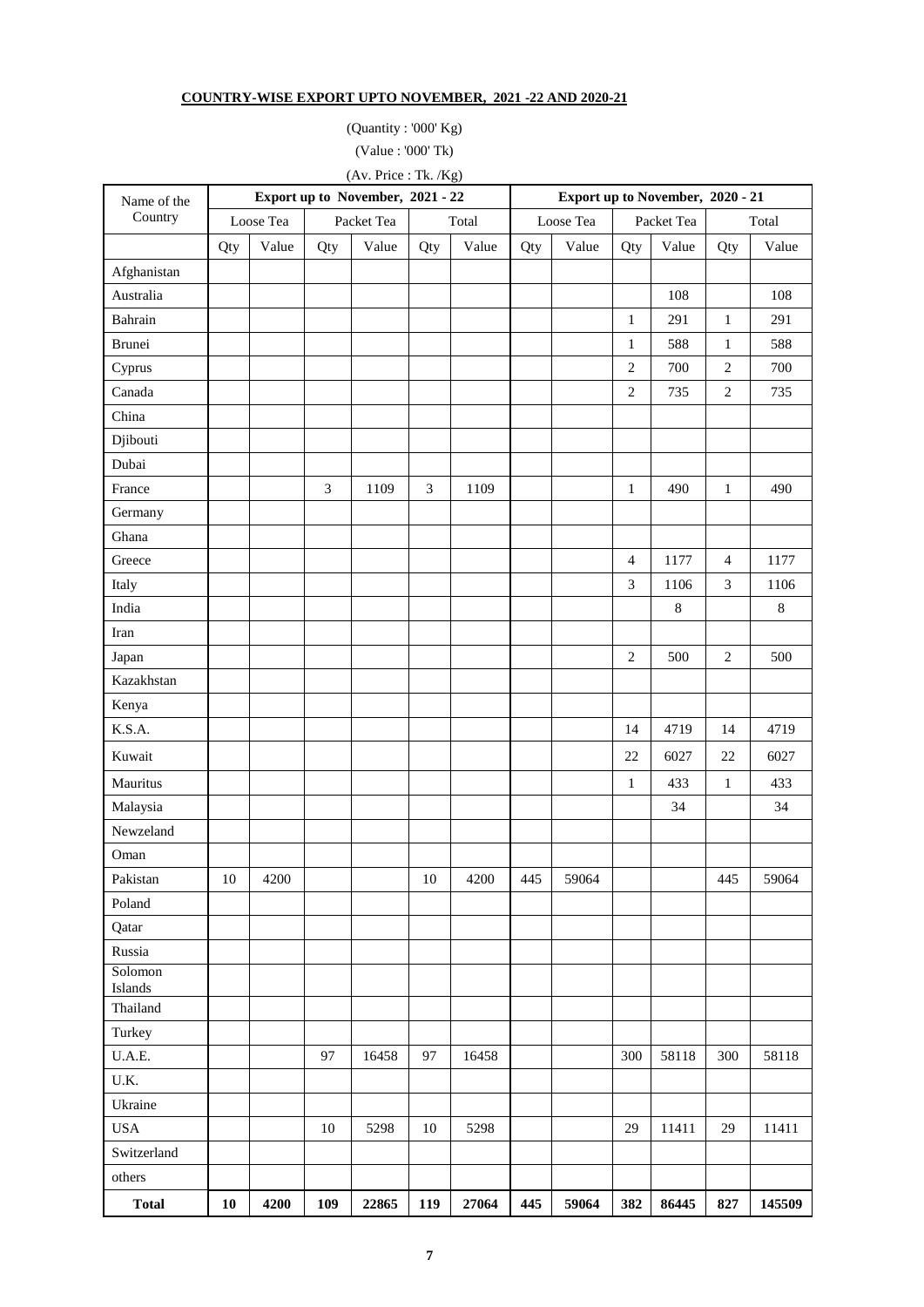### **EXPORTERS & EXPORT DURING AND UPTO NOVEMBER, 2021-2022**

(Quantity : '000' Kg) (Value : '000' Tk)

(Av. Price : Tk./Kg

|                                             |              |                         |                         | <b>Export During the month November, 2021</b> |     |                |     |                  |     | Cumulative export up to the month |     |               |
|---------------------------------------------|--------------|-------------------------|-------------------------|-----------------------------------------------|-----|----------------|-----|------------------|-----|-----------------------------------|-----|---------------|
|                                             |              | Loose Tea               |                         | Packet Tea                                    |     | Total          |     | Loose Tea        |     | Packet Tea                        |     | Total         |
| Name of the Exporters                       | Qty          | Value<br>(Tk)           | Qty                     | Value<br>(Tk)                                 | Qty | Value<br>(Tk)  | Qty | Value<br>(Tk)    | Qty | Value<br>(Tk)                     | Qty | Value<br>(Tk) |
| $\mathbf{1}$                                |              | (FOB)                   |                         | (FOB)                                         |     | (FOB)          |     | (FOB)            |     | (FOB)                             |     | (FOB)         |
|                                             | $\mathbf{2}$ | $\overline{\mathbf{3}}$ | $\overline{\mathbf{4}}$ | 5                                             | 6   | $\overline{7}$ | 8   | $\boldsymbol{9}$ | 10  | 11                                | 12  | 13            |
| <b>Abul Khair Consumer</b><br>Products Ltd. |              |                         | 97                      | 16458                                         | 97  | 16458          |     |                  | 180 | 30551                             | 180 | 30551         |
| A.Kabir Ltd                                 |              |                         |                         |                                               |     |                |     |                  |     |                                   |     |               |
| Azad Enterprise Ltd.                        |              |                         |                         |                                               |     |                |     |                  |     |                                   |     |               |
| <b>Ahmad Trading</b>                        |              |                         |                         |                                               |     |                |     |                  |     |                                   |     |               |
| The Consolidated Tea<br>& Lands             | 10           | 4200                    |                         |                                               | 10  | 4200           | 39  | 16682            |     |                                   | 39  | 16682         |
| Deundee Tea Co.Ltd                          |              |                         |                         |                                               |     |                |     |                  |     |                                   |     |               |
| DuncanBrothers(BD)<br>Ltd                   |              |                         |                         |                                               |     |                |     |                  |     |                                   |     |               |
| EliteInternational Ltd                      |              |                         |                         |                                               |     |                |     |                  |     |                                   |     |               |
| Haji Ahmed Brs.                             |              |                         |                         |                                               |     |                |     |                  |     |                                   |     |               |
| H.R.C.Syndicate Ltd.                        |              |                         |                         |                                               |     |                |     |                  |     |                                   |     |               |
| James Finlay P.L.C.                         |              |                         |                         |                                               |     |                |     |                  |     |                                   |     |               |
| Ispahani Tea Ltd.                           |              |                         |                         |                                               |     |                |     |                  | 6   | 3368                              | 6   | 3368          |
| Monir Sha & Sons                            |              |                         |                         |                                               |     |                |     |                  |     |                                   |     |               |
| Haldavelly Tea Co. Ltd                      |              |                         |                         |                                               |     |                |     |                  |     |                                   |     |               |
| Orion Tea Co.Ltd                            |              |                         | $\overline{3}$          | 1109                                          | 3   | 1109           |     |                  | 17  | 6021                              | 17  | 6021          |
| Shaw Wallace (BD)<br>Limited                |              |                         |                         |                                               |     |                |     |                  |     |                                   |     |               |
| Unilever (BD) Ltd.                          |              |                         |                         |                                               |     |                |     |                  |     |                                   |     |               |
| Kazi & Kazi T.E Ltd                         |              |                         | 10                      | 5298                                          | 10  | 5298           |     |                  | 35  | 16109                             | 35  | 16109         |
| Meghna Tea co. Ltd                          |              |                         |                         |                                               |     |                |     |                  |     |                                   |     |               |
| M M Tea Estate Ltd.                         |              |                         |                         |                                               |     |                |     |                  |     |                                   |     |               |
| Tetly (ACI) BD. Ltd                         |              |                         |                         |                                               |     |                |     |                  |     |                                   |     |               |
| TOTAL                                       | 10           | 4,200                   | 109                     | 22,865                                        | 119 | 27,064         | 39  | 16682            | 238 | 56049                             | 277 | 72731         |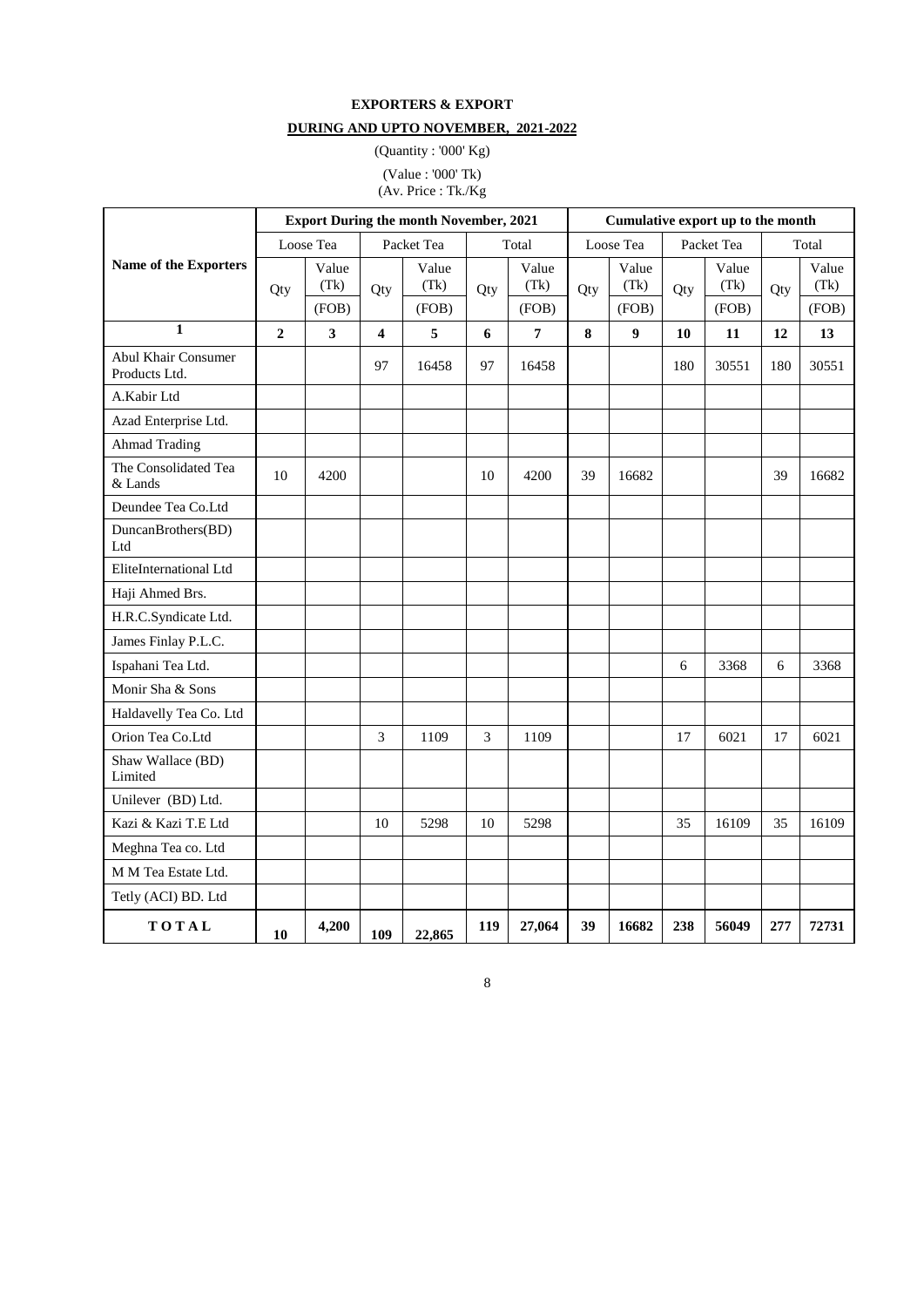#### **COUNTRY-WISE EXPORT FOR 2021-2022 AND 2020-2021**

(Quantity : '000' Kg) (Value : '000' Tk)

(Av. Price : Tk. /Kg)

| Name of the         |     |                  |                                   | Export For the year, 2021-2022 |                |              | Export For the year, 2020-2021 |              |                                   |              |                |              |
|---------------------|-----|------------------|-----------------------------------|--------------------------------|----------------|--------------|--------------------------------|--------------|-----------------------------------|--------------|----------------|--------------|
| Country             |     | <b>Loose Tea</b> | <b>Packet Tea</b><br><b>Total</b> |                                |                |              | <b>Loose Tea</b>               |              | <b>Packet Tea</b><br><b>Total</b> |              |                |              |
|                     | Qty | <b>Value</b>     | Qty                               | <b>Value</b>                   | Qty            | <b>Value</b> | Qty                            | <b>Value</b> | Qty                               | <b>Value</b> | Qty            | <b>Value</b> |
| Afghanistan         |     |                  |                                   |                                |                |              |                                |              |                                   |              |                |              |
| Australia           |     |                  |                                   |                                |                |              |                                |              |                                   | 108          |                | 108          |
| Bahrain             |     |                  |                                   |                                |                |              |                                |              | 1                                 | 291          | $\mathbf{1}$   | 291          |
| <b>Brunei</b>       |     |                  |                                   |                                |                |              |                                |              | $\mathbf{1}$                      | 588          | $\mathbf{1}$   | 588          |
| Cyprus              |     |                  |                                   |                                |                |              |                                |              | $\overline{4}$                    | 1544         | $\overline{4}$ | 1544         |
| Canada              |     |                  |                                   |                                |                |              |                                |              | $\overline{2}$                    | 735          | $\mathbf{2}$   | 735          |
| China               |     |                  |                                   |                                |                |              | $\overline{4}$                 | 1034         |                                   |              | $\overline{4}$ | 1034         |
| Djibouti            |     |                  |                                   |                                |                |              |                                |              |                                   |              |                |              |
| Dubai               |     |                  |                                   |                                |                |              |                                |              |                                   |              |                |              |
| France              |     |                  | 3                                 | 1109                           | 3              | 1109         |                                |              | $\mathbf{1}$                      | 490          | $\mathbf{1}$   | 490          |
| Germany             |     |                  |                                   |                                |                |              |                                |              |                                   |              |                |              |
| Ghana               |     |                  |                                   |                                |                |              |                                |              |                                   |              |                |              |
| Greece              |     |                  |                                   |                                |                |              |                                |              | 8                                 | 2681         | 8              | 2681         |
| Italy               |     |                  |                                   |                                |                |              |                                |              | 3                                 | 1106         | $\overline{3}$ | 1106         |
| India               |     |                  |                                   |                                |                |              |                                |              |                                   | $8\,$        |                | $\,8$        |
| Iran                |     |                  |                                   |                                |                |              |                                |              |                                   |              |                |              |
| Japan               |     |                  | $\,8\,$                           | 2531                           | $\,8\,$        | 2531         | $\mathbf{1}$                   | 363          | $\overline{2}$                    | 500          | 3              | 863          |
| Kazakhstan          |     |                  |                                   |                                |                |              |                                |              |                                   |              |                |              |
| Kenya               |     |                  |                                   |                                |                |              |                                |              |                                   |              |                |              |
| K.S.A.              |     |                  |                                   |                                |                |              |                                |              | 17                                | 6102         | 17             | 6102         |
| Kuwait              |     |                  |                                   |                                |                |              |                                |              | 44                                | 11877        | 44             | 11877        |
| Mauritus            |     |                  |                                   |                                |                |              |                                |              | $\mathbf{1}$                      | 433          | $\mathbf{1}$   | 433          |
| Malaysia            |     |                  | $\overline{2}$                    | 1133                           | $\overline{2}$ | 1133         |                                |              | $\overline{2}$                    | 787          | $\overline{2}$ | 787          |
| Newzeland           |     |                  |                                   |                                |                |              |                                |              |                                   |              |                |              |
| Oman                |     |                  |                                   |                                |                |              |                                |              |                                   |              |                |              |
| Pakistan            | 39  | 16682            |                                   |                                | 39             | 16682        | 513                            | 88075        |                                   |              | 513            | 88075        |
| Poland              |     |                  |                                   |                                |                |              |                                |              |                                   |              |                |              |
| Qatar               |     |                  |                                   |                                |                |              |                                |              | $\mathbf{1}$                      | 119          | $\mathbf{1}$   | 119          |
| Russia              |     |                  |                                   |                                |                |              |                                |              |                                   |              |                |              |
| Solomon             |     |                  | 4                                 | 1248                           | $\overline{4}$ | 1248         |                                |              |                                   |              |                |              |
| Islands<br>Thailand |     |                  |                                   |                                |                |              |                                |              |                                   |              |                |              |
| Turkey              |     |                  |                                   |                                |                |              |                                |              |                                   |              |                |              |
|                     |     |                  |                                   |                                |                |              |                                |              |                                   | 10457        |                |              |
| U.A.E.              |     |                  | 180                               | 30551                          | 180            | 30551        |                                |              | 552                               | 9            | 552            | 104579       |
| U.K.                |     |                  |                                   |                                |                |              |                                |              |                                   |              |                |              |
| Ukraine             |     |                  |                                   |                                |                |              |                                |              |                                   |              |                |              |
| <b>USA</b>          |     |                  | 42                                | 19477                          | 42             | 19477        |                                |              | 85                                | 34300        | 85             | 34300        |
| Switzerland         |     |                  |                                   |                                |                |              |                                |              | $\mathbf{1}$                      | 416          | $\mathbf{1}$   | 416          |
| Others              |     |                  |                                   |                                |                |              |                                |              |                                   |              |                |              |
| <b>Total</b>        | 39  | 16682            | 238                               | 56049                          | 277            | 72731        | 518                            | 89472        | 725                               | 16666<br>4   | 1243           | 256136       |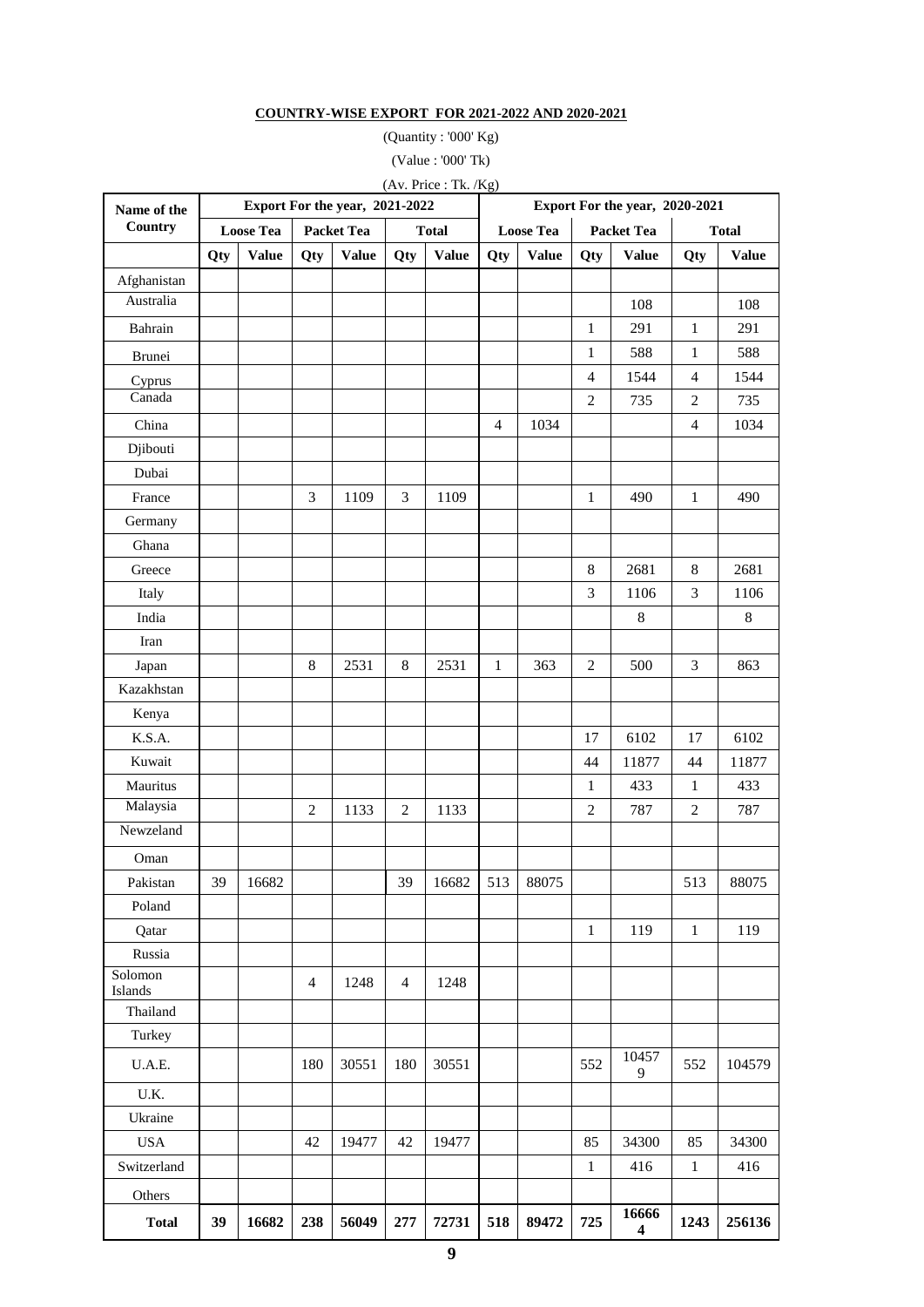#### **EXPORTERS & EXPORT FOR 2021-22 AND 2020-21**

(Quantity : '000' Kg)

(Value : '000' Tk)

(Av. Price : Tk. /Kg)

|                                               | <b>Export For the year 2021-22</b> |                       |                   |                       |              |                       | <b>Export For the year 2020-21</b> |                       |                   |                       |                |                       |
|-----------------------------------------------|------------------------------------|-----------------------|-------------------|-----------------------|--------------|-----------------------|------------------------------------|-----------------------|-------------------|-----------------------|----------------|-----------------------|
|                                               | <b>Loose Tea</b>                   |                       | <b>Packet Tea</b> |                       | <b>Total</b> |                       | <b>Loose Tea</b>                   |                       | <b>Packet Tea</b> |                       | <b>Total</b>   |                       |
| Name of the<br><b>Exporters</b>               | Qty                                | <b>Value</b><br>(FOB) | Qty               | <b>Value</b><br>(FOB) | Qty          | <b>Value</b><br>(FOB) | Qty                                | <b>Value</b><br>(FOB) | Qty               | <b>Value</b><br>(FOB) | Qty            | <b>Value</b><br>(FOB) |
| Abul Khair<br><b>Consumer Products</b><br>Ltd |                                    |                       | 180               | 30551                 | 180          | 30551                 |                                    |                       | 540               | 94574                 | 540            | 94574                 |
| A.Kabir Ltd                                   |                                    |                       |                   |                       |              |                       |                                    |                       |                   |                       |                |                       |
| Azad Enterprise Ltd.                          |                                    |                       |                   |                       |              |                       |                                    |                       |                   |                       |                |                       |
| <b>Ahmad Trading</b>                          |                                    |                       |                   |                       |              |                       |                                    |                       |                   |                       |                |                       |
| The Consolidated<br>Tea & Lands               | 39                                 | 16682                 |                   |                       | 39           | 16682                 | 488                                | 85544                 |                   |                       | 488            | 85544                 |
| Deundee Tea Co.Ltd                            |                                    |                       |                   |                       |              |                       |                                    |                       |                   |                       |                |                       |
| DuncanBrothers(BD)<br>Ltd                     |                                    |                       |                   |                       |              |                       |                                    |                       |                   |                       |                |                       |
| EliteInternational<br>${\rm Ltd}$             |                                    |                       |                   |                       |              |                       |                                    |                       |                   |                       |                |                       |
| Haji Ahmed Brs.                               |                                    |                       |                   |                       |              |                       |                                    |                       |                   |                       |                |                       |
| H.R.C.Syndicate<br>Ltd.                       |                                    |                       |                   |                       |              |                       |                                    |                       |                   |                       |                |                       |
| James Finlay P.L.C.                           |                                    |                       |                   |                       |              |                       |                                    |                       |                   |                       |                |                       |
| Ispahani Tea Ltd.                             |                                    |                       | 6                 | 3368                  | 6            | 3368                  |                                    |                       | 16                | 3292                  | 16             | 3292                  |
| Monir Sha & Sons                              |                                    |                       |                   |                       |              |                       |                                    |                       |                   |                       |                |                       |
| Haldavelly Tea Co.<br>Ltd                     |                                    |                       |                   |                       |              |                       |                                    |                       |                   |                       |                |                       |
| Orion Tea Co.Ltd                              |                                    |                       | 17                | 6021                  | 17           | 6021                  |                                    |                       | 98                | 37282                 | 98             | 37282                 |
| Shaw Wallace (BD)<br>Limited                  |                                    |                       |                   |                       |              |                       |                                    |                       |                   |                       |                |                       |
| Unilever (BD) Ltd.                            |                                    |                       |                   |                       |              |                       |                                    |                       |                   |                       |                |                       |
| Kazi & Kazi T.E Ltd                           |                                    |                       | 35                | 16109                 | 35           | 16109                 | $\mathbf{1}$                       | 363                   | 71                | 31508                 | 72             | 31871                 |
| Meghna Tea co. Ltd                            |                                    |                       |                   |                       |              |                       | 25                                 | 2531                  |                   |                       | 25             | 2531                  |
| M M Tea Estate Ltd.                           |                                    |                       |                   |                       |              |                       | $\overline{4}$                     | 1034                  |                   |                       | $\overline{4}$ | 1034                  |
| Tetly (ACI) BD. Ltd                           |                                    |                       |                   |                       |              |                       |                                    |                       |                   | 8                     |                | 8                     |
| TOTAL                                         | 39                                 | 16682                 | 238               | 56049                 | 277          | 72731                 | 518                                | 89472                 | 725               | 166664                | 1243           | 256136                |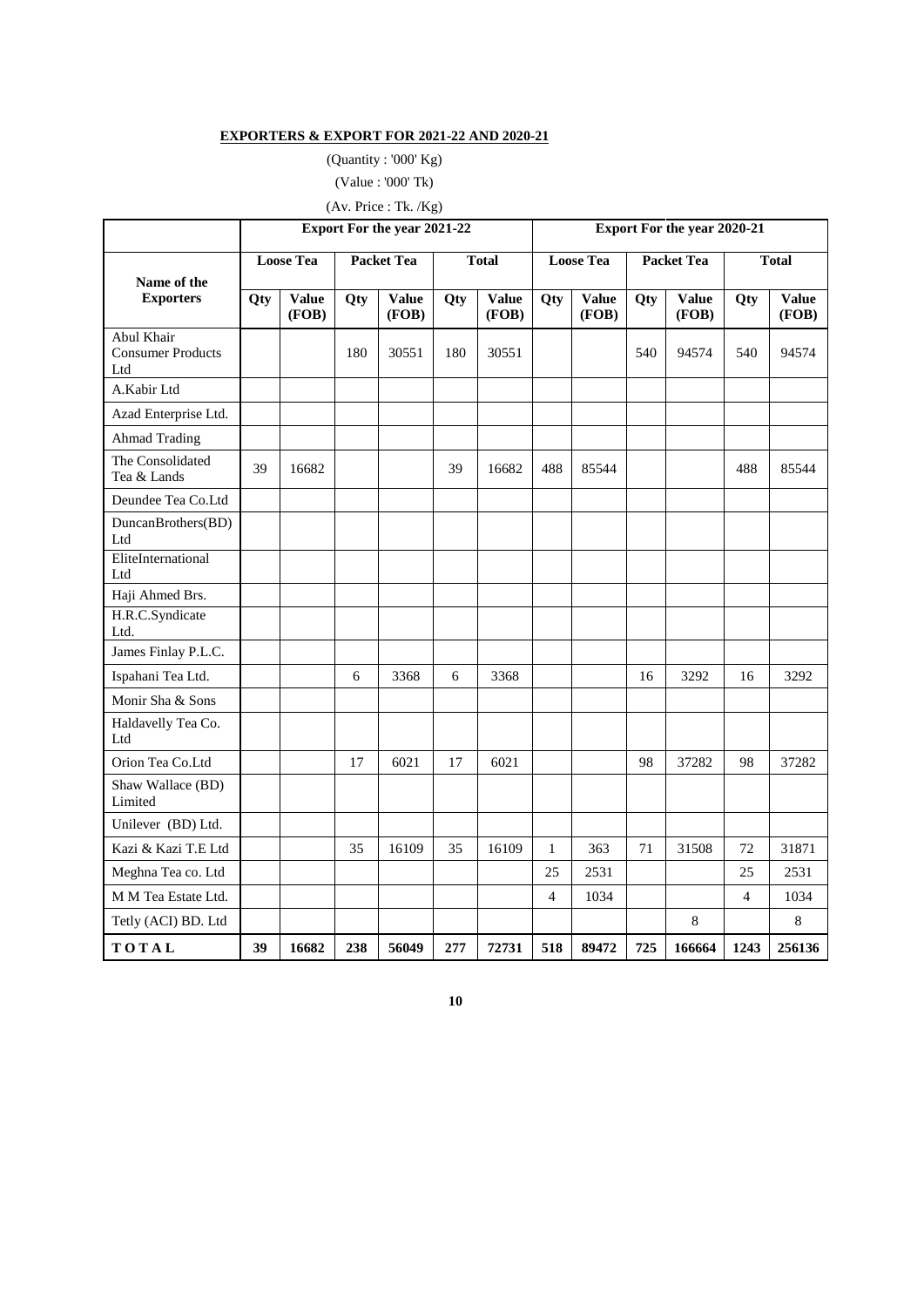#### **ANNUAL EXPORT**

(Quantity : '000' Kg)

(Value : 'US \$')

| (Av. Price : 'US \$/ Kg') |  |  |  |  |
|---------------------------|--|--|--|--|
|---------------------------|--|--|--|--|

|                                          |              | <b>LOOSE TEA</b>                                   |                                                         |            | <b>VALUE ADDED TEA</b>               |                                       | <b>TOTAL</b> |                                      |                                                |  |
|------------------------------------------|--------------|----------------------------------------------------|---------------------------------------------------------|------------|--------------------------------------|---------------------------------------|--------------|--------------------------------------|------------------------------------------------|--|
| <b>Financial</b><br>Year (July<br>-June) | <b>QTY</b>   | <b>AV.PRICE</b><br><b>PER</b><br><b>KG.(US \$)</b> | <b>VALUE(IN</b><br><b>THOUSAND</b><br>(S <sup>s</sup> ) | <b>QTY</b> | <b>AV.PRICE</b><br>PER KG<br>(US \$) | <b>VALUE(IN</b><br>THOUSAN)<br>(S \$) | <b>QTY</b>   | <b>AV.PRICE</b><br>PER KG<br>(US \$) | <b>VALUE(IN</b><br><b>THOUSAND</b><br>$US$ \$) |  |
|                                          |              |                                                    |                                                         |            |                                      |                                       |              |                                      |                                                |  |
| 2001-02                                  | 13,150       | 1.17                                               | 15,402                                                  | 652        | 1.63                                 | 1,066                                 | 13,802       | 1.19                                 | 16,468                                         |  |
| 2002-03                                  | 11,193       | 1.19                                               | 13,270                                                  | 973        | 1.84                                 | 1,792                                 | 12,166       | 1.24                                 | 15,062                                         |  |
| 2003-04                                  | 12,023       | $\overline{1.2}$                                   | 14,471                                                  | 437        | 2.22                                 | 968                                   | 12,460       | 1.24                                 | 15,439                                         |  |
| 2004-05                                  | 12,019       | 1.24                                               | 14,844                                                  | 337        | 2.15                                 | 725                                   | 12,356       | 1.26                                 | 15,569                                         |  |
| 2005-06                                  | 8.637        | 1.25                                               | 10.827                                                  | 385        | 2.13                                 | 822                                   | 9,022        | 1.29                                 | 11.649                                         |  |
| 2006-07                                  | 4.350        | 1.18                                               | 5,115                                                   | 478        | 2.3                                  | 1,101                                 | 4,828        | 1.29                                 | 6,216                                          |  |
| 2007-08                                  | 10,299       | 1.3                                                | 13,350                                                  | 499        | 2.37                                 | 1,183                                 | 10,798       | 1.35                                 | 14,533                                         |  |
| 2008-09                                  | 5,822        | 1.87                                               | 10,871                                                  | 329        | 2.59                                 | 852                                   | 6,151        | 1.91                                 | 11,723                                         |  |
| 2009-10                                  | 1,777        | 2.18                                               | 3,879                                                   | 300        | 3.02                                 | 906                                   | 2,077        | 2.30                                 | 4,785                                          |  |
| 2010-11                                  | 963          | 1.88                                               | 1,827                                                   | 197        | 3.77                                 | 742                                   | 1,160        | 2.21                                 | 2,569                                          |  |
| 2011-12                                  | 1,495        | 1.61                                               | 2,414                                                   | 116        | 3.44                                 | 399                                   | 1,611        | 1.75                                 | 2,813                                          |  |
| 2012-13                                  | 620          | 2.24                                               | 1,388                                                   | 232        | 2.84                                 | 658                                   | 852          | 2.40                                 | 2,046                                          |  |
| $2013 - 14$                              | 1,542        | 1.37                                               | 2,113                                                   | 224        | 3.37                                 | 754                                   | 1.766        | 1.62                                 | 2,867                                          |  |
| $2014 - 15$                              | 1,334        | 1.41                                               | 1,892                                                   | 79         | 3.33                                 | 263                                   | 1,413        | 1.53                                 | 2,155                                          |  |
| 2015-16                                  | 38           | 3.71                                               | 141                                                     | 438        | 3.24                                 | 1419                                  | 476          | 3.28                                 | 1560                                           |  |
| 2016-17                                  | 2164         | 1.70                                               | 3688                                                    | 156        | 3.21                                 | 501                                   | 2,320        | 1.81                                 | 4189                                           |  |
| 2017-18                                  | 279          | 2.11                                               | 589                                                     | 501        | 3.38                                 | 1691                                  | 780          | 2.92                                 | 2280                                           |  |
| 2018-19                                  | $\mathbf{0}$ | $\overline{0}$                                     | $\overline{0}$                                          | 636        | 3.87                                 | 2461                                  | 636          | 3.87                                 | 2461                                           |  |
| 2019-20                                  | 266          | 1.22                                               | 325                                                     | 870        | 2.90                                 | 2522                                  | 1136         | 2.51                                 | 2847                                           |  |
| 2020-21                                  | 518          | 2.04                                               | 1056                                                    | 725        | 2.71                                 | 1967                                  | 1243         | 2.43                                 | 3023                                           |  |
| 2021-22                                  | 39           | 5.02                                               | 195                                                     | 238        | 2.75                                 | 655                                   | 277          | 3.07                                 | 850                                            |  |

**up to November,** 

**2021**